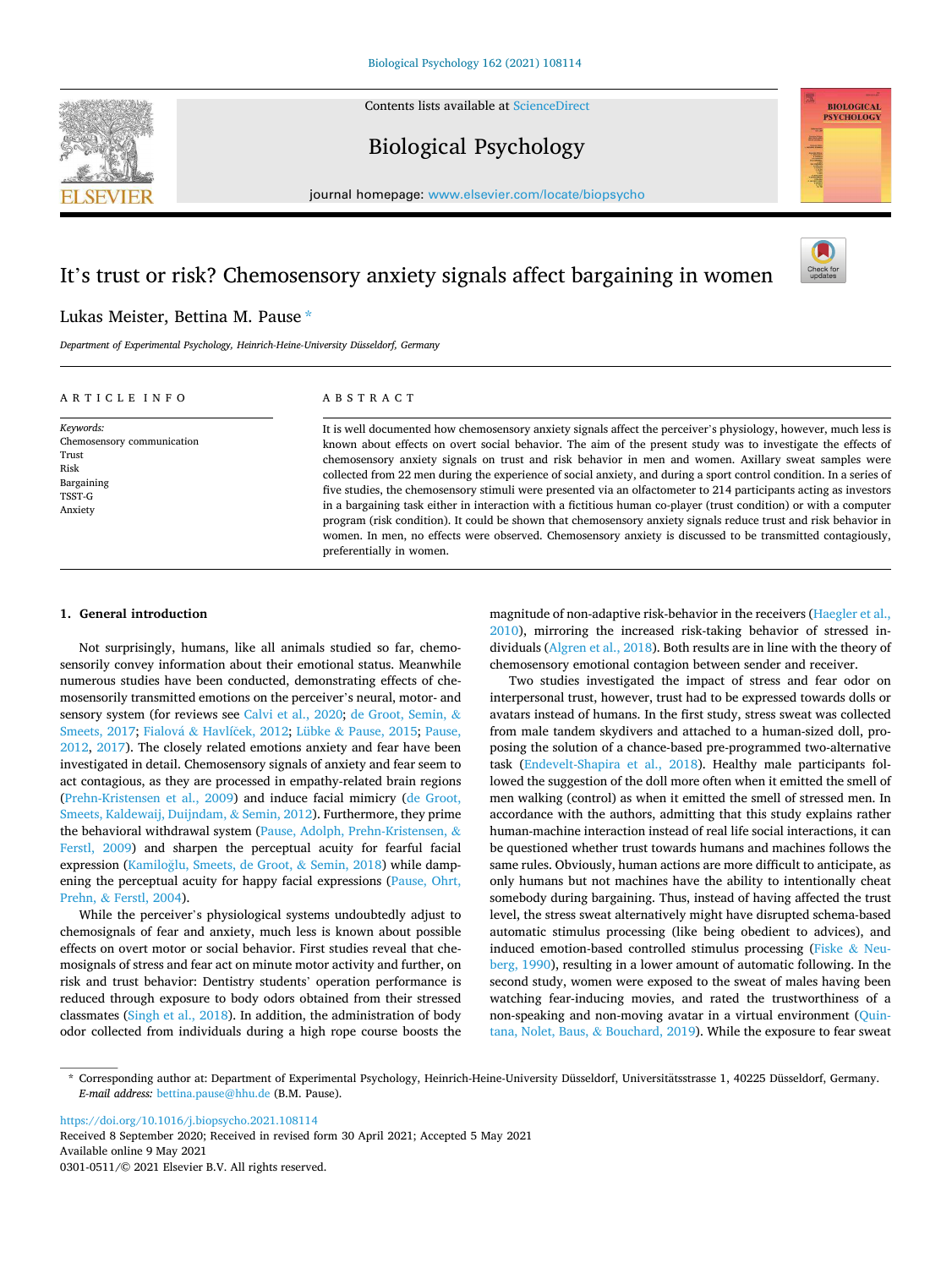had no direct effect on the trustworthiness ratings, it increased the level of state anxiety in the receivers. Mediation analyses further showed that higher state anxiety scores were related to lower trustworthiness ratings, and accordingly, an indirect effect of fear odor on trustworthiness ratings was proposed. Again, it is to be questioned whether trust expressed towards a static, computer programmed avatar, resembles trust towards human individuals in any way. On the other hand, it is well known that state anxiety increases during the perception of anxiety-related body odors ([Albrecht et al., 2011\)](#page-9-0), which in turn might decrease general trustfulness.

In the following, a series of experiments will be presented, investigating the effects of anxiety chemosignals on trust behavior in pretended real life social encounters. Sweat was collected from healthy male participants experiencing anxiety during a social stress test (Trier Social Stress Test for Groups, TSST-G, [von Dawans, Kirschbaum,](#page-10-0) & Heinrichs, [2011\)](#page-10-0) and presented to female and male participants, acting as investors in the Trust Game ([Berg, Dickhaut,](#page-9-0) & McCabe, 1995). It was hypothesized that social anxiety would be transmitted between the sender and the receiver and thereby reduce interpersonal trust in the receiver ([Takahashi et al., 2005](#page-10-0)). However, as males are known to fail to respond to social chemosignals of anxiety or fear regarding several response systems (muscular: [de Groot, Semin,](#page-10-0) & Smeets, 2014; neural: [Pause,](#page-10-0)  [Lübke, Laudien,](#page-10-0) & Ferstl, 2010), male and female participants were investigated separately. In accordance with [Kosfeld, Heinrichs, Zak,](#page-10-0)  [Fischbacher, and Fehr \(2005\)](#page-10-0), trust and risk behavior were disentangled by setting up a control experiment on risk behavior, implementing a computer instead of an individual as the interaction partner. According to [Endevelt-Shapira et al. \(2018\)](#page-10-0); [Haegler et al. \(2010\)](#page-10-0), and [Quintana](#page-10-0)  [et al. \(2019\)](#page-10-0), trust and risk studies might reveal different outcomes and are also investigated separately. The conductance of different experiments avoids redundant group comparisons and thereby increases the statistical power of the single experiments. However, the comparison of study results should rather be based on the interpretation of confidence intervals than of significance tests [\(Nieuwenhuis, Forstmann,](#page-10-0) & [Wagenmakers, 2011\)](#page-10-0).

#### **2. Study 1: females trust**

## *2.1. Introduction*

The first study was intended to examine whether chemosensory anxiety signals reduce women's trust in realistic dyadic human interactions. Females' trust behavior was assessed by implementing the Trust Game [\(Berg et al., 1995\)](#page-9-0), and indicated by the amount of money transferred from an investor (participant) to a trustee (fictional co-player). Anxiety had been provoked in male sweat donors during a social stress task (TSST-G, [von Dawans et al., 2011](#page-10-0)). However, the stress task had been adjusted to maximize feelings of anxiety and to minimize feelings of anger.

## *2.2. Methods*

## *2.2.1. Participants*

A total of 60 non-smoking females aged between 18 and 43 ( $M =$  $23.1, SD = 5.4$ ) participated in study 1. Participants were recruited via flyers at the Heinrich-Heine-University Düsseldorf. All participants reported being healthy, and not being pregnant, having a regular menstrual cycle, and not taking any medication other than oral contraceptives ( $N = 41$ ). In order to assess for general hyposmia, all participants had to identify a bottle containing phenyl-ethyl alcohol (rose-like odor; 1:100 diluted in 1,2-propanediol) from a series of three bottles in a forced choice test. The remaining two bottles contained the non-odorous solvent only. The test was repeated three times, and participants who failed once were excluded from the study. As socially anxious individuals show a deviant processing of anxiety related chemosignals ([Pause et al., 2010\)](#page-10-0), in the present study only non-anxious

individuals were included. Accordingly, participants scored within the normal range on trait anxiety ( $M = 34.25$ ,  $SD = 5.43$ ; according to the German adaptation of the Spielberger State-Trait Anxiety Inventory, STAI, [Laux, Glanzmann, Schaffner,](#page-10-0) & Spielberger, 1981) and also within the normal range on social anxiety ( $M = 22.25$ ,  $SD = 12.36$ ; according to the German adaption of the Social Interaction Anxiety Scale, SIAS, [Stangier, Heidenreich, Berardi, Golbs,](#page-10-0) & Hoyer, 1999). To assess for social desirability, the German version of the Social Desirability Scale (Stöber, 1999, [2001](#page-10-0)) was conducted prior to all experiments and participants with scores of 13 or more were excluded. All participants gave written informed consent and were paid for participation. All studies reported here were carried out in accordance with the Declaration of Helsinki and approved by the ethics committee of the Science Faculty of the Heinrich-Heine-University Duesseldorf.

#### *2.2.2. Task and material*

*2.2.2.1. Chemosensory stimuli.* Axillary sweat was collected from 22 men, recruited at the Heinrich-Heine-University Düsseldorf via flyers. Sweat was sampled from males only for three reasons: First, in order to ensure comparability with so far published studies on the effects of stress, -anxiety-, and fear sweat on trust and risk behavior ([Endevelt--](#page-10-0) [Shapira et al., 2018](#page-10-0); [Haegler et al., 2010; Quintana et al., 2019](#page-10-0)), as in all of these only male sweat was applied. Second, in order to ensure comparability with most of the studies published so far on the effects of anxiety and fear sweat in general, as according to a meta-analysis, most studies published effects of male sweat only (de Groot & [Smeets, 2017](#page-10-0); [de Groot et al., 2017](#page-10-0)). Third, the findings presented here are most probably to be generalized to female sweat, as the few studies which directly compared the effects of male and female anxiety- and fear sweat did not reveal biological or statistical significant differences (regarding the startle reflex: ([Pause et al., 2009](#page-10-0)); regarding the voltage distribution across the scalp: ([Pause et al., 2010\)](#page-10-0); regarding facial muscle activity: ([de Groot et al., 2014](#page-10-0)).

All donors were of European descent, their age ranged between 20 and 31 ( $M = 23.6$ ,  $SD = 3.0$ ) and their body mass index (BMI) between 19.5 and 27.1 kg/m<sup>2</sup> (M = 23.3, SD = 2.1). They reported being nonsmokers, healthy, and not taking any medication. All of them donated sweat during an anxiety and a sport control condition from both axillae (duration: 90 min) using cotton pads. Donors were asked to refrain from eating garlic, onions, asparagus or spicy food, using deodorant and partaking in any sports activity the day before and the day of the donation. Donors were also asked to wash their armpits exclusively with an unscented medical soap (Eubos®, Dr. Hobein GmbH, Germany) the day prior to the donations, and to refrain from washing their armpits at the day of the donation. Beginning one hour before the donations, donors were not allowed to eat anything and instructed to drink water only. All donors gave written informed consent, and were paid for their donation. The donation procedure was approved by the ethics committee of the Science Faculty of the Heinrich-Heine-University of Duesseldorf. None of the sweat donors acted as a participant in any of the here described studies.

In order to provoke anxiety in the donors, a modified version of the Trier Social Stress Test for Groups (TSST-G, [von Dawans et al., 2011](#page-10-0)), including a mock job interview and an arithmetic task in front of an evaluative committee, was established. In the present version, the anger provoking arithmetic task was dropped and replaced by two anxiety provoking tasks: A group discussion and a general knowledge examination (see below). Both types of tasks reliably induce social stress and feelings of social threat and anxiety (Dickerson & [Kemeny, 2004](#page-10-0)). Within the TSST-G, four sweat donors participate simultaneously; the sport control condition was carried out with just one person at a time.

In detail, at the beginning of the anxiety sweat donation (anxiety condition), the donors had 10 min to prepare for a three minutes lasting public speech in front of an evaluative committee (mock job interview).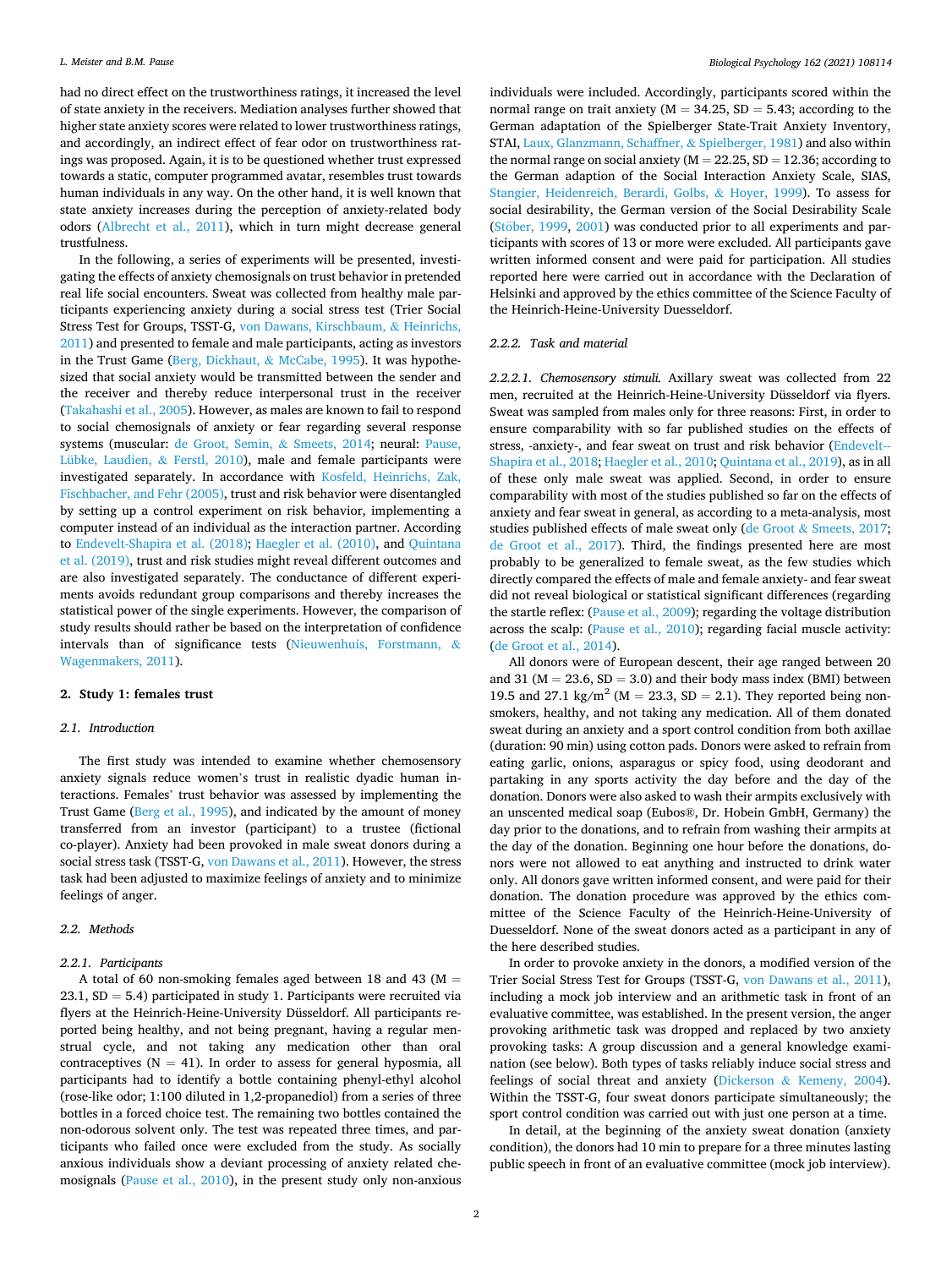The committee consisted of one man and one woman pretending to be experts in the evaluation of non-verbal behavior. Thereafter, the donors engaged in two group discussions, both in front of the evaluative committee. Here, two donors were instructed to argue in favor of a politically significant statement (e.g. "Death penalty has to be reinstated in Germany"), and two had to argue against it. Each donor had to present their statement and rationale for two minutes. The second group discussion was conducted immediately afterwards, focusing a different but equally politically significant topic. Finally, a general knowledge task was conducted. One donor was given a difficult task (e.g. "name all German chancellors" or "name seven winners of the Nobel Peace Prize") and one minute to answer it correctly. After one minute, the next donor was given a new question, and so on. In total, each donor had to answer three of these difficult questions. Following this task, the donors were allowed to dispatch the cotton pads. The sport control session (sport condition) was carried out between 4 and 11 days ( $M = 7.5$ ,  $SD = 1.9$ ) after the anxiety condition and conducted for each participant separately. In the sport condition, the tasks of the modified TSST-G were replaced with three units of mild ergometric training (see Fig. 1). Ensuring an equal physiological arousal of the donors in both conditions, for each donor the exercise load was adjusted to result in the mean heart rate of the TSST-G session.

The STAI was used to assess feelings of anxiety (state version, score range: 20–80), and the German adaption of the State-Trait Anger Expression Inventory (STAXI state version, score range 10–40; [Schwenkmezger, Hodapp,](#page-10-0) & Spielberger, 1992) was implemented to assess feelings of anger. The donors answered each questionnaire at the beginning and at the end of both sessions (at t1 and t4, see Fig. 1).

To assess free saliva cortisol, saliva samples (Salicaps, IBL, Hamburg, Germany) were obtained four times per condition (see Fig. 1). Saliva samples were frozen at −20 ◦C until assayed using a commercial enzyme immunoassay kit, cortisol saliva ELISA, IBL, Hamburg, Germany (as the amount of saliva donated by two men was too small for the analyses, cortisol data are related to 20 participants only).

The sweat donors reported medium anxiety scores in the anxiety condition (t1:  $M = 41.62$ ,  $SD = 10.97$ ; t4:  $M = 41.55$ ,  $SD = 9.75$ ), as compared to low scores in the sport condition (t1:  $M = 33.93$ , SD = 5.80; t4: M = 31.17, SD = 5.06; main effect Session: F(1, 21) = 47.82, p *<* 0.001,  $\eta_p^2 = 0.695$ ). In addition, they reported a near to bottom anger level in the anxiety condition (t1: M = 11.86, SD = 3.24; t4: M = 11.77,  $SD = 2.09$ ), which was even lower in the sport condition (t1:  $M = 10.18$ ,  $SD = 0.40$ ; t4:  $M = 10.14$ ,  $SD = 0.35$ ; main effect Session:  $F(1, 21) =$ 14.42,  $p = 0.001$ ,  $\eta_p^2 = 0.407$ ). Accordingly, the donors did not experience any psychologically significant anger during either session.

In the anxiety condition, the donors had a higher level of cortisol as

compared to the sport condition (main effect Session:  $F(1, 19) = 21.66$ , p  $<$  0.001,  $\eta_p^2$  = 0.533). The cortisol level changed significantly during the anxiety condition (increase from t1 to t2 and t1 to t3, followed by a decrease from t2 to t4 and t3 to t4, all ps *<* 0.05), but not in the sport condition (interaction Condition x Time: F(3, 57) = 5.28, p = 0.003,  $\eta_p^2$  $= 0.217$ , see Fig. 2).

Following the completion of sweat sampling, the cotton pads were chopped and homogenized with respect to the sampling condition. The same amount of pure, unused cotton pads, to be introduced as an additional control condition, underwent the same treatment, resulting in three pooled and homogenized super-samples (anxiety, sport, cotton). These three samples were stored at −20 ◦C and used for all five experiments. For presentation, small portions of 0.3 g of each sample pool were placed in separate opaque glass chambers of a 3 channel pulse olfactometer, and presented to the participants within a permanent air stream of 46 ml/ s. Chemosensory stimuli were delivered through teflon tubes, which ended in an odorless standard hospital oxygen mask which participants were wearing during the Trust Game. Channel activation was computer controlled through magnetic valves. Check valves prevented contamination of the mask with inactivated airstreams. The chemosensory stimuli were presented to participants at a constant room temperature of 21 ◦C. Portioned samples were reused for a maximum of five consecutive sessions with in between session cooling at 3 °C.

*2.2.2.2. The trust game.* The Trust Game ([Kosfeld et al., 2005](#page-10-0)), a version of the Investment Game ([Berg et al., 1995\)](#page-9-0), was implemented to measure trust behavior. In the Trust Game the participants (investors) were led to believe that they would play a game with three different male co-players



**Fig. 2.** Cortisol response of the male sweat donors during the modified TSST-G and the sport control condition (means and standard errors).



Fig. 1. Procedure of the modified TSST-G and the sport control condition for the collection of the sweat samples. Note: TSST-G = Trier Social Stress Test for Groups; STAI = Spielberger State-Trait Anxiety Inventory; STAXI = State-Trait Anger Expression Inventory.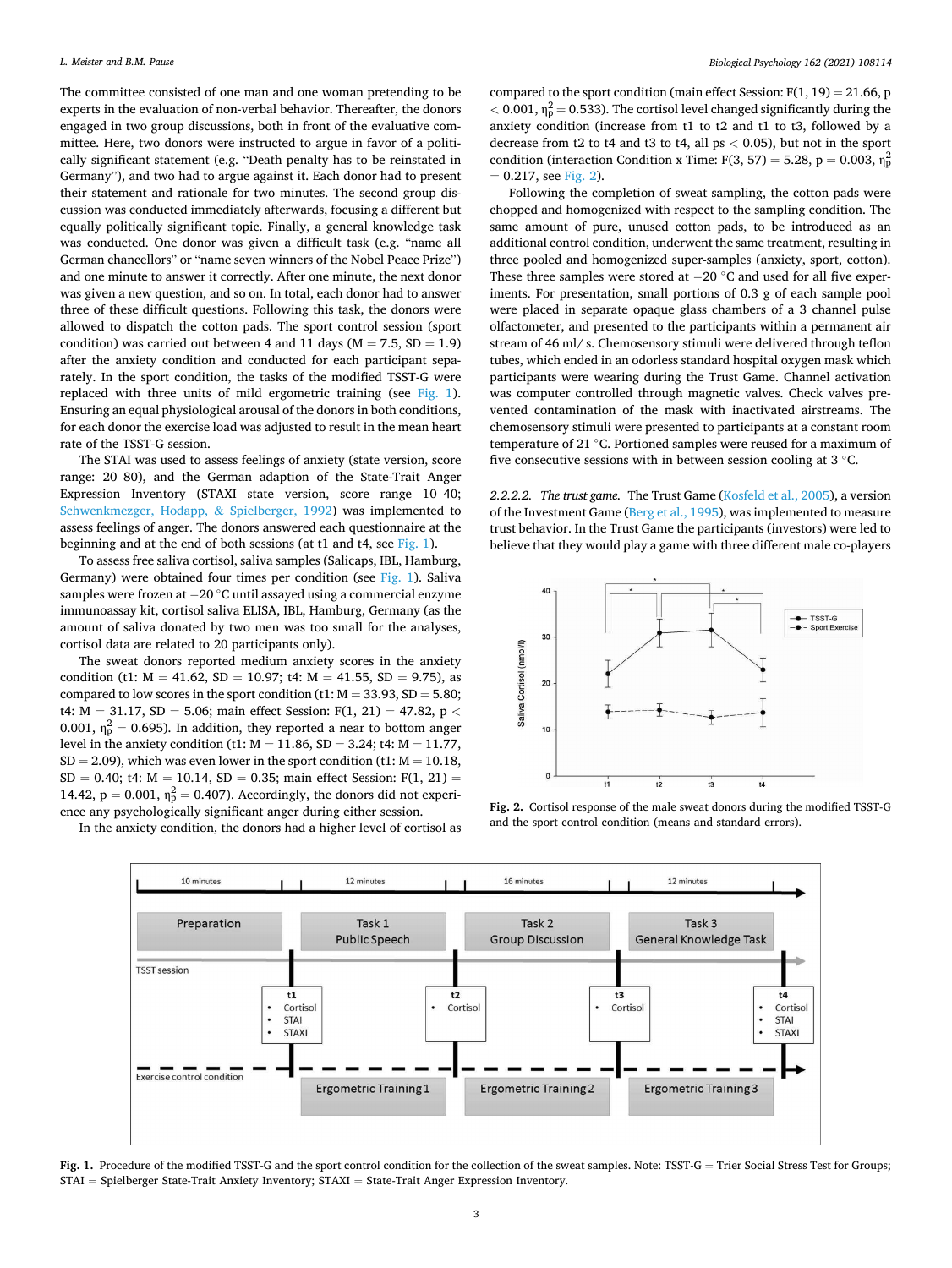<span id="page-3-0"></span>(trustees). With each of them, they would play 3 consecutive rounds of the game (9 rounds in total). At the beginning of each round, both the participant and the co-player would be equipped with 3 Euros. The participants could choose to invest 0, 1, 2 or all 3 Euros; the amount would then be tripled and transferred to their co-player. Then, the co-player would decide on how much of his total amount he would retransfer to the participant. The participants were told that they would not be informed about how much money they would receive from the trustees in each round, but asked to indicate how much they expected it to be. Moreover, they were informed that no money would be transferred from one round to the next, neither on their account, nor on that of the co-player. They were further told, that their final profit would be selected from one of the three rounds by chance. In fact, all participants received the same amount of profit.

The chemosensory stimuli were introduced as being body odor samples obtained from the respective co-player, and presented just before the participants had to decide how much money to invest (see below). After 3 rounds, the participants were informed via an onscreen notification that they would now play with a new co-player. In fact, they were then exposed to another chemosensory condition (anxiety, sport, cotton).

Chemosensory stimuli were presented in each of the 9 trials, for a duration of 4 s. The participants were instructed to exhale for 3 s, 2 s prior to the activation of the odor channel and 1 s after its activation (preparation phase  $= 3$  s), and then to inhale for another  $3$  s,  $1$  s after the activation of the odor channel until the end of the odor presentation (inhalation phase  $= 3$  s). Thereby, it was ensured that the air stream in the mask was fully odorous when participants started to inhale. Right after the end of the odor presentation the participants had to decide how much money to transfer. Each odor type was presented in three consecutive trials, with the order of stimulus presentations being balanced across the participants.

The Trust Game and the odor presentation were programmed using Presentation 16 (Neurobehavioral Systems Inc., CA).

*2.2.2.3. Odor detection and ratings.* To assess whether the participants were able to detect the body odors, a detection test was carried out prior to the Trust Game. The participants were presented with a threealternative forced choice test including two stimuli of pure, unused cotton, and one stimulus of one of the two body odors. Three trials were carried out for each of the body odors (anxiety, sport). A participant was defined as a detector if she could successfully detect the body odors in all three trials. The odors were administered via the olfactometer and presented for 3 s each.

Participants were also asked to evaluate the odors' intensity  $(1 =$ lowest degree to  $9 =$  highest degree). To assess participants' emotional response towards the stimuli, they were asked to rate their own feelings while smelling the odors using the Self-Assessment Manikin (SAM; Bradley & [Lang, 1994\)](#page-10-0) with the scales valence (-4 to  $+4$ ) and arousal (1–9). The ratings were recorded while the chemosensory stimuli were administered for a duration of 3 s via the 3 channel olfactometer.

## *2.2.3. Statistical analyses*

To evaluate the effects of the odors on trust behavior, a repeated measures one-way ANOVA with the within-subjects factor Odor (anxiety, sport, cotton) was computed. Trust behavior was indexed by the sum of all three monetary transfers per condition (0–9 Euros). Post hoc ttests for comparisons between the conditions were computed. A similar ANOVA was conducted for the expected retransfer, again using the sum of all three expected monetary retransfers per condition. Further ANOVAs were conducted for the stimulus intensity ratings and emotional responses to the stimuli (valence, arousal). All statistical analyses were conducted using SPSS 24 (IBM Corp., NY) with an alpha level of p *<* 0.05. Huynh–Feldt corrected degrees of freedom were calculated and corrected p-values are reported. Partial eta square  $(\eta_p^2)$ 

was reported as a measure of effect size. Furthermore, the analyses of the behavioral data include power values (1-beta error probability) according to [\(Cohen, 1988](#page-10-0)) and 95 % confidence intervals (CI) of means.

## *2.3. Results*

## *2.3.1. Odor detection*

More participants than expected by chance were able to detect the anxiety odor (48 out of 60 participants, binomial test, p *<* 0.001). However, not more participants than expected by chance correctly detected sport sweat (35 out of 60 participants, binomial test,  $p =$ 0.245). Anxiety was significantly detected more often than sport odor (McNemar,  $p = 0.001$ ).

## *2.3.2. Ratings*

Participants rated the anxiety odor as the most intense compared to pure cotton (t(59) = 11.43,  $p < 0.001$ ) and sport odor (t(59) = 9.03,  $p <$ 0.001). They also rated the sport odor as more intense than pure cotton (t(59) = 3.97, p *<* 0.001; main effect Odor: F(2, 118) = 82.90, p *<* 0.001,  $<sub>ηp2</sub> = 0.584$ ).</sub>

Participants felt unhappier and more aroused after smelling anxiety odor as compared to pure cotton (valence: t(59) = −6.37, p *<* 0.001; arousal:  $t(59) = 4.06$ ;  $p < 0.001$ ), and as compared to sport odor (valence: t(59) = −3.92, p *<* 0.001; arousal: t(59) = 4.09; p *<* 0.001). After smelling cotton, participants felt happier as compared to sport odor (t(59) = −4.67, p *<* 0.001; main effect Odor: F(2, 118) = 28.84, p *<* 0.001,  $np2 = 0.328$ ), but the level of arousal was similar while smelling sport odor and cotton (p *>* 0.05; main effect Odor: F(2, 118) = 12.30, p  $<$  0.001,  $np2 = 0.173$ ). All ratings are presented in Table 1.

#### *2.3.3. Trust behavior*

Women transferred less money to their fictional co-players, when chemosensory anxiety signals were presented as the presumably body odors of their fictional co-players ( $M = 3.68$  Euros,  $SD = 2.16$ , 95 % CI [3.13, 4.24]) as compared to pure cotton ( $M = 6.35$  Euros, SD = 1.99, 95 % CI [5.84, 6.86]; t(59) = -7.435, p *<* 0.001), or sport odor (M = 5.05 Euros,  $SD = 1.78$ , 95 % CI [4.56, 5.48]; t(59) = -4.926, p < 0.001). Women also transferred less money to co-players when believing they smelled like sport odor compared to the odor of pure cotton  $(t(59) =$ -4.511; p *<* 0.001; main effect Odor: F(2, 118) = 36.88, p *<* 0.001, η<sup>p</sup> <sup>2</sup>= 0.385, power = 0.99, see [Fig. 3](#page-4-0)). 95 % CIs of the three odor conditions do

#### **Table 1**

Odor intensity and self-ratings of valence and arousal.

| Study   | Condition | Intensity<br>M | <b>SD</b> | Valence<br>М | <b>SD</b> | Arousal<br>м | SD   |
|---------|-----------|----------------|-----------|--------------|-----------|--------------|------|
| Study 1 | Anxiety   | 6.37           | 2.16      | $-1.03$      | 1.54      | 5.27         | 1.55 |
|         | Sport     | 3.67           | 1.94      | $-0.20$      | 1.16      | 4.48         | 1.41 |
|         | Cotton    | 2.57           | 1.73      | $+0.70$      | 1.45      | 4.12         | 1.71 |
|         |           |                |           |              |           |              |      |
| Study 2 | Anxiety   | 6.63           | 1.74      | $-1.32$      | 1.52      | 5.68         | 1.36 |
|         | Sport     | 3.47           | 1.59      | $+0.03$      | 1.19      | 4.60         | 1.21 |
|         | Cotton    | 2.55           | 1.52      | $+0.43$      | 1.00      | 4.08         | 1.51 |
|         |           |                |           |              |           |              |      |
| Study 3 | Anxiety   | 6.23           | 2.08      | $-1.23$      | 1.57      | 5.53         | 1.76 |
|         | Sport     | 3.93           | 2.10      | $+0.10$      | 1.37      | 5.07         | 1.38 |
|         | Cotton    | 2.53           | 1.41      | $+1.07$      | 1.39      | 4.53         | 1.36 |
|         |           |                |           |              |           |              |      |
| Study 4 | Anxiety   | 5.25           | 2.76      | $-1.08$      | 1.63      | 5.36         | 1.71 |
|         | Sport     | 3.48           | 2.06      | $+0.20$      | 1.47      | 4.52         | 1.90 |
|         | Cotton    | 2.36           | 1.25      | $+0.32$      | 0.85      | 4.20         | 1.76 |
|         |           |                |           |              |           |              |      |
| Study 5 | Anxiety   | 5.13           | 2.27      | $-1.03$      | 1.48      | 4.97         | 1.58 |
|         | Sport     | 4.13           | 2.03      | $-0.21$      | 1.77      | 4.59         | 1.63 |
|         | Cotton    | 2.74           | 1.74      | $+0.92$      | 1.44      | 3.92         | 1.44 |

Note:  $M = Mean$ ,  $SD = Standard deviation$ . Range (Intensity, Arousal): 1 = lowest degree to 9 = highest degree. Range (Valence): -4 (unhappy) to  $+4$ (happy).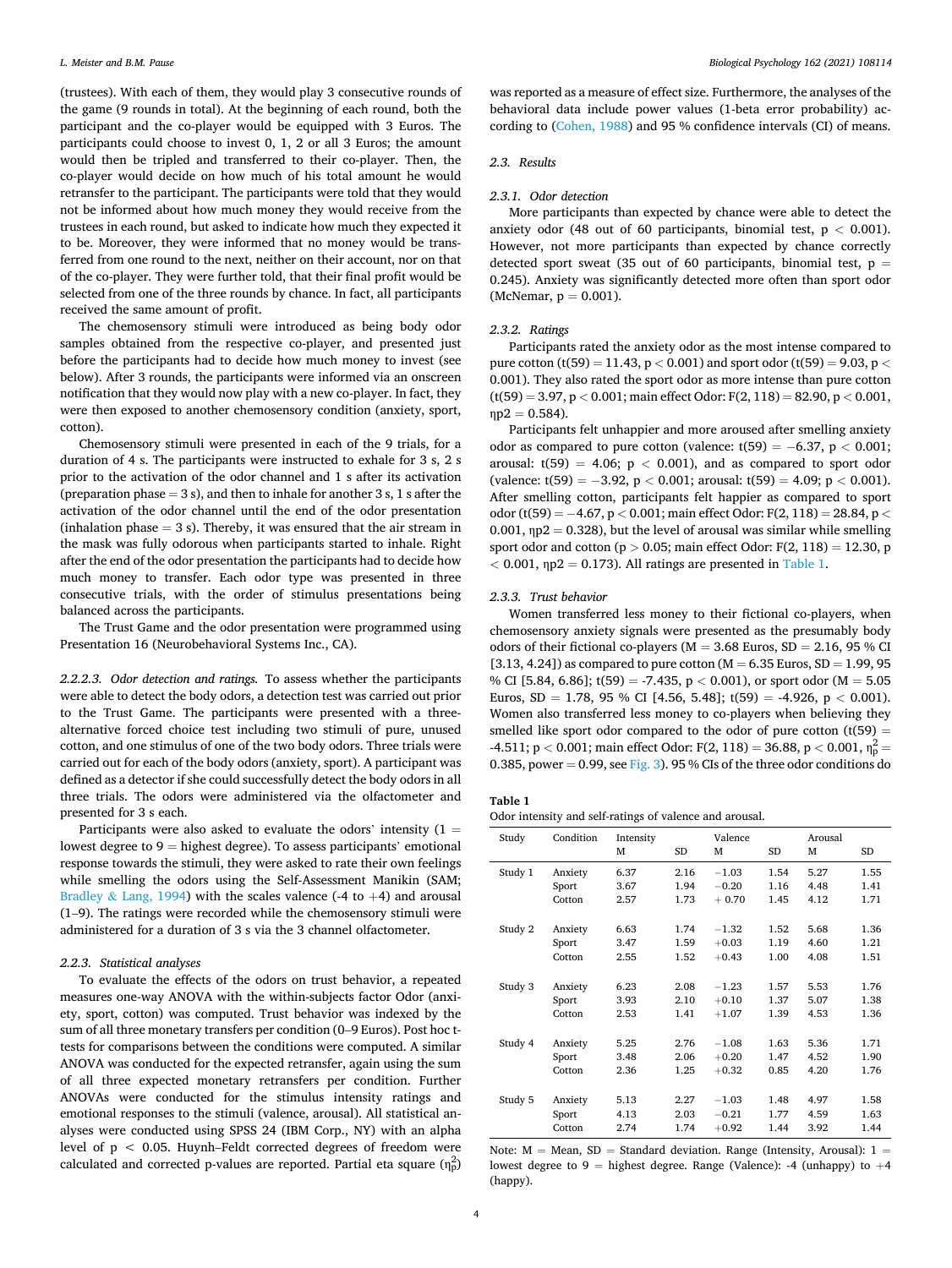<span id="page-4-0"></span>

**Fig. 3.** Results of the money transferred to the fictional co-players (studies 1, 3, 5) or to the computer (studies 2, 4): Means and standard errors. \*\* p < 0.01, \*\*\* p *<* 0.001.

not overlap. Consistently, participants expected less money back from co-players being associated with anxiety odor ( $M = 6.07$  Euros, SD = 3.77), as compared to co-players being associated with pure cotton ( $M =$ 10.40 Euros,  $SD = 5.64$ ;  $t(57) = -5.63$ ;  $p < 0.001$ ) or sport odor (M = 8.48 Euros, SD = 4.75; t(59) = -4.94; p *<* 0.001). They also expected less money back after interacting with co-players smelling like sport odor as compared to co-players smelling like pure cotton (t(57) =  $-2.62$ ; p = 0.011; main effect Odor: F(2, 114) = 20.36, p < 0.001,  $\eta_p^2 = 0.263$ ).

Anxiet

Sport

Cotto

ï

To investigate whether the differences in trust behavior between the anxiety and sport condition are due to the significant differences in perceived odor intensity, difference values were computed between intensity ratings of anxiety and sport sweat and between trust behavior in the context of anxiety odor and sport odor for each participant. No significant correlation between the difference values of intensity ratings and of trust behavior could be observed (Pearson  $r = -0.014$ ,  $p =$ 0.916).

#### *2.4. Discussion*

It could be shown that women trust less in fictitious co-players emitting chemosignals of anxiety than in fictitious co-players associated with neutral sweat. More women than expected by chance could olfactorily detect the body odor of the anxious odor donors (but not the sport-control odor), and rated it to be more intense than sport-control sweat. Accordingly, women rated themselves as less happy and more aroused smelling anxiety related body odor as compared to sport related body odor.

 $C<sub>OMon</sub>$ 

Cotton

This study is the first to show that the level of trust towards humans, supposedly smelling like anxiety, is reduced. The results are in line with the hypothesis of chemical emotional contagion [\(Prehn-Kristensen et al.,](#page-10-0)  [2009\)](#page-10-0), as the experience of social stress (TSST) is associated with reduced general trust scores ([Takahashi et al., 2005\)](#page-10-0), and in socially anxious participants the extent of giving in a prisoner's dilemma task is reduced ([Rodebaugh et al., 2013\)](#page-10-0). In the present study, the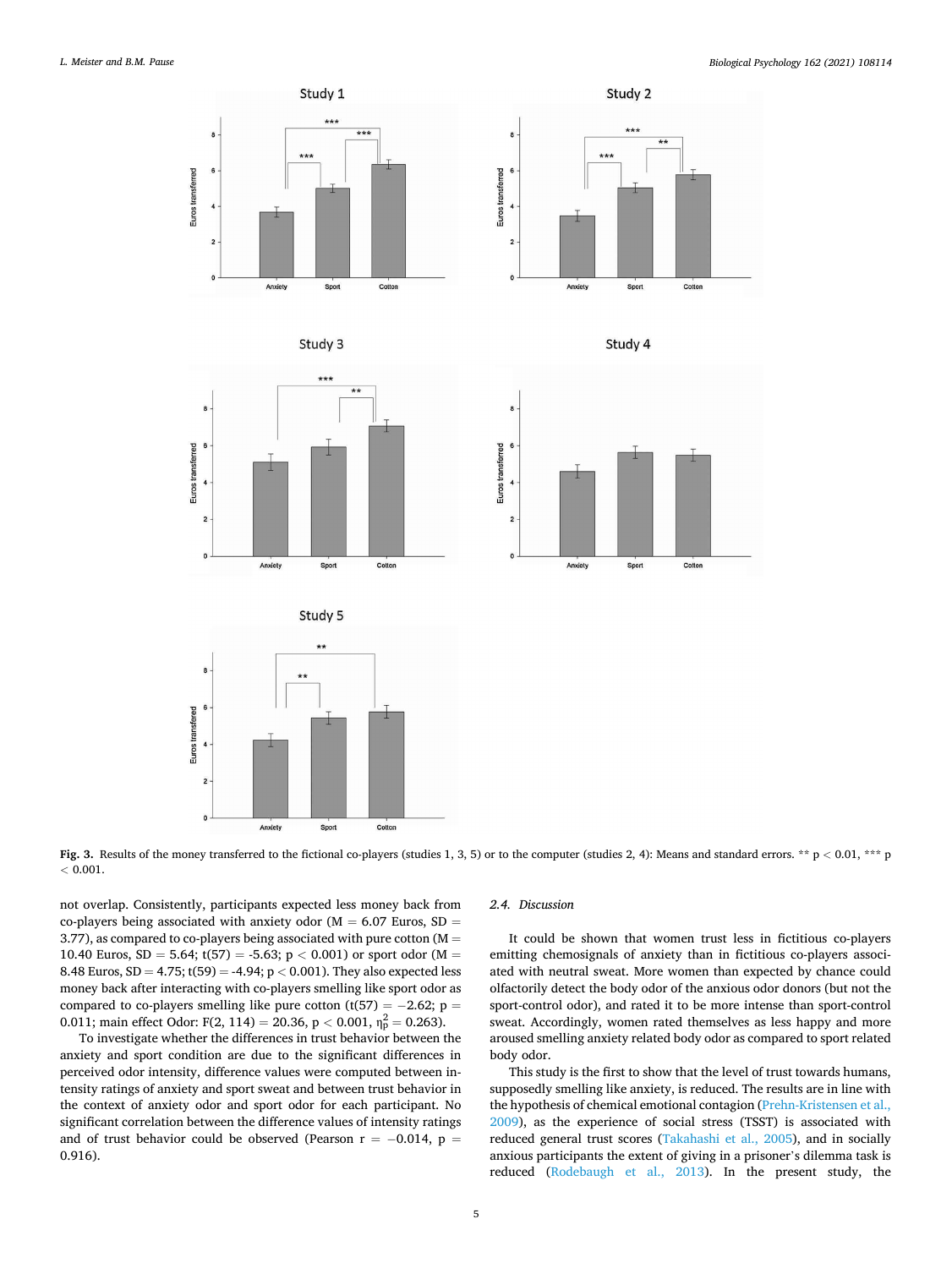chemosensory anxiety effects on reduced trust are accompanied by the expectation of a reduced pro-sociality (back-transfer) of the fictitious co-player. Even though the anxiety related body odor was rated as more intense than the sport odor and cotton pad control, the change in trust behavior cannot be attributed to the odor characteristics of the sweat samples, as they are not statistically correlated.

In line with [Quintana et al. \(2019\),](#page-10-0) participants' well-being (valence) decreased while exposed to the anxiety odor. However, in contrast to the study of [Quintana et al. \(2019\)](#page-10-0), the anxiety related chemosignals used in the present study directly affected trust behavior. A reason for the stronger and unambiguous effects in the present study might be found regarding the differences in the emotion induction procedures used for the sweat donors. [Quintana et al. \(2019\)](#page-10-0) presented fear-inducing film clips lasting 20 min to their odor donors. In the current study, the odor donors felt anxiety directly relevant to their self-concept. Emotion induction methods like the TSST evoke emotional states resembling real-life experiences, more specifically, the anxiety to receive negative evaluations on social skills, relevant to parts of self-concept and self-esteem. Real-life emotion induction methods are accompanied by intensive physiological adaptions (e.g. Campbell & [Ehlert, 2012](#page-10-0); [Stemmler, Heldmann, Pauls,](#page-10-0) & Scherer, 2001), which in turn are the necessary conditions for affecting the axillary sweat composition [\(Lübke](#page-10-0)  & [Pause, 2015](#page-10-0)).

Apart from inducing intense emotional experiences, it was intended to adapt the TSST-G protocol in order to evoke a specific emotion instead of a general stress response. As anger and anxiety are the most prominent feelings evoked by the TSST [\(Moons, Eisenberger,](#page-10-0) & Taylor, 2010), the anger provoking arithmetic task was dropped and replaced by two anxiety provoking tasks (Dickerson  $\&$  [Kemeny, 2004\)](#page-10-0). In the stress condition, sweat donors showed increased cortisol values, and experienced relatively strong feelings of anxiety but reported a near to bottom anger level. Therefore, it is concluded that the TSST-G adaption was successful. This result justifies the conclusion that anxiety related and not stress related sweat was investigated. Investigating specific emotions, instead of a generalized stress response, has the advantage of being able to investigate whether different chemosensorily transmitted emotional states have differential effects on the receiver. This could be an important prerequisite for future research on chemosensory communication of emotions in humans.

## **3. Study 2: females risk**

#### *3.1. Introduction*

The first study revealed that anxiety related chemosignals reduce trust behavior in women in pretended real-life interactions. However, the reduced amount of money transferred to the trustee could either be due to a reduced level of trust, corresponding to the prediction of the trustworthiness of the co-player, or just to a reduced level of risk behavior, resembling the general tendency to invest less money in risky situations (see [Kosfeld et al., 2005](#page-10-0)). As it has been proposed that the perception of sweat samples from individuals performing a high-rope course affect risk behavior in humans ([Haegler et al., 2010](#page-10-0)), the present experiment was carried out in order to disentangle effects of chemosensory anxiety signals on trust and risk behavior. The experimental protocol was identical to that of study 1, with the exception that participants were told to act as investor in interaction with a computer, programmed for back-transferring money on the basis of a random mechanism.

## *3.2. Methods*

## *3.2.1. Participants*

contraceptives. The participants of study 2 scored in the normal range for trait anxiety (STAI:  $M = 35.62$ , SD = 7.52) and social anxiety (SIAS:  $M = 21.38$ ,  $SD = 10.01$ ).

## *3.2.2. Task and material*

*3.2.2.1. Chemosensory stimuli.* In study 2, the same materials as in study 1 were used. The presentation of the stimuli during the Risk Game was equivalent to the Trust Game: Three trials were carried out for each condition (anxiety, sport, sweat), with the odors being presented for four seconds right before each money transfer.

*3.2.2.2. The risk game.* The Risk Game [\(Kosfeld et al., 2005\)](#page-10-0) was conducted in the same way as the Trust Game (see study 1), with the only exception that participants were asked to play with a computer, thereby erasing any social context from the pretended interaction. The amount of money retransferred after the initial investment was said to be based on a predetermined but random mechanism. In fact, the rate of back-transfer was exactly the same as in the Trust Game. The body odors were introduced as body odors of three different individuals (one per condition). Participants were told that the study purpose was to assess the effect of different body odors on decision making.

*3.2.2.3. Odor detection and ratings.* The measurements for odor detection and stimulus ratings were the same as in study 1.

## *3.2.3. Statistical analyses*

To evaluate the effects of the odors on risk behavior, a repeated measures one-way ANOVA with the within subject condition Odor (anxiety, sport, cotton) was computed. Risk behavior was indexed by the sum of all three money transfers per condition. Post hoc t-tests for comparisons between the conditions were computed. A similar ANOVA was conducted for the expected retransfer, again using the sum of all three expected money retransfers per condition. Further ANOVAs were conducted for the stimulus intensity ratings and emotional reactions to the stimuli (valence, arousal). All statistical analyses were conducted using SPSS 24 (IBM Corp., NY) with an alpha level of  $p < 0.05$ . Huynh–Feldt corrected degrees of freedom were calculated and corrected p-values are reported. Partial eta square (ηp2) was reported as a measure of effect size. Furthermore, the analyses of the behavioral data include power values (1-beta error probability) according to [\(Cohen,](#page-10-0)  [1988\)](#page-10-0) and 95 % confidence intervals (CI) of means.

## *3.3. Results*

## *3.3.1. Odor detection*

More participants than expected by chance were able to detect the anxiety odor  $(52 \text{ out of } 60 \text{ participants, binomial test, } p < 0.001)$ . However, not more participants than expected by chance level correctly detected sport sweat (33 out of 60 participants, binomial test,  $p =$ 0.519). Accordingly, anxiety was detected significantly more often than sport odor (McNemar, p *<* 0.001).

## *3.3.2. Ratings*

Participants rated the anxiety odor as more intense as compared to pure cotton (t(59) = 12.62, p *<* 0.001) and sport odor (t(59) = 11.68, p *<* 0.001). Sport odor was also rated as more intense than pure cotton (t (59) = 3.33, p = 0.001; main effect Odor: F(2, 118) = 108.39, p *<* 0.001,  $\eta_p^2 = 0.648$ .

Participants felt unhappier and more aroused after smelling anxiety odor as compared to pure cotton (valence: t(59) = −7.30, p *<* 0.001; arousal:  $t(59) = 5.47$ ;  $p < 0.001$ ), and as compared to sport odor (valence: t(59) = -7.05, p *<* 0.001; arousal: t(59) = 4.40; p *<* 0.001). After smelling cotton, participants felt happier (t(59) =  $-2.13$ , p = 0.037; main effect Odor: F(2, 118) = 39.05,  $p < 0.001$ ,  $n_p^2 = 0.398$ ), and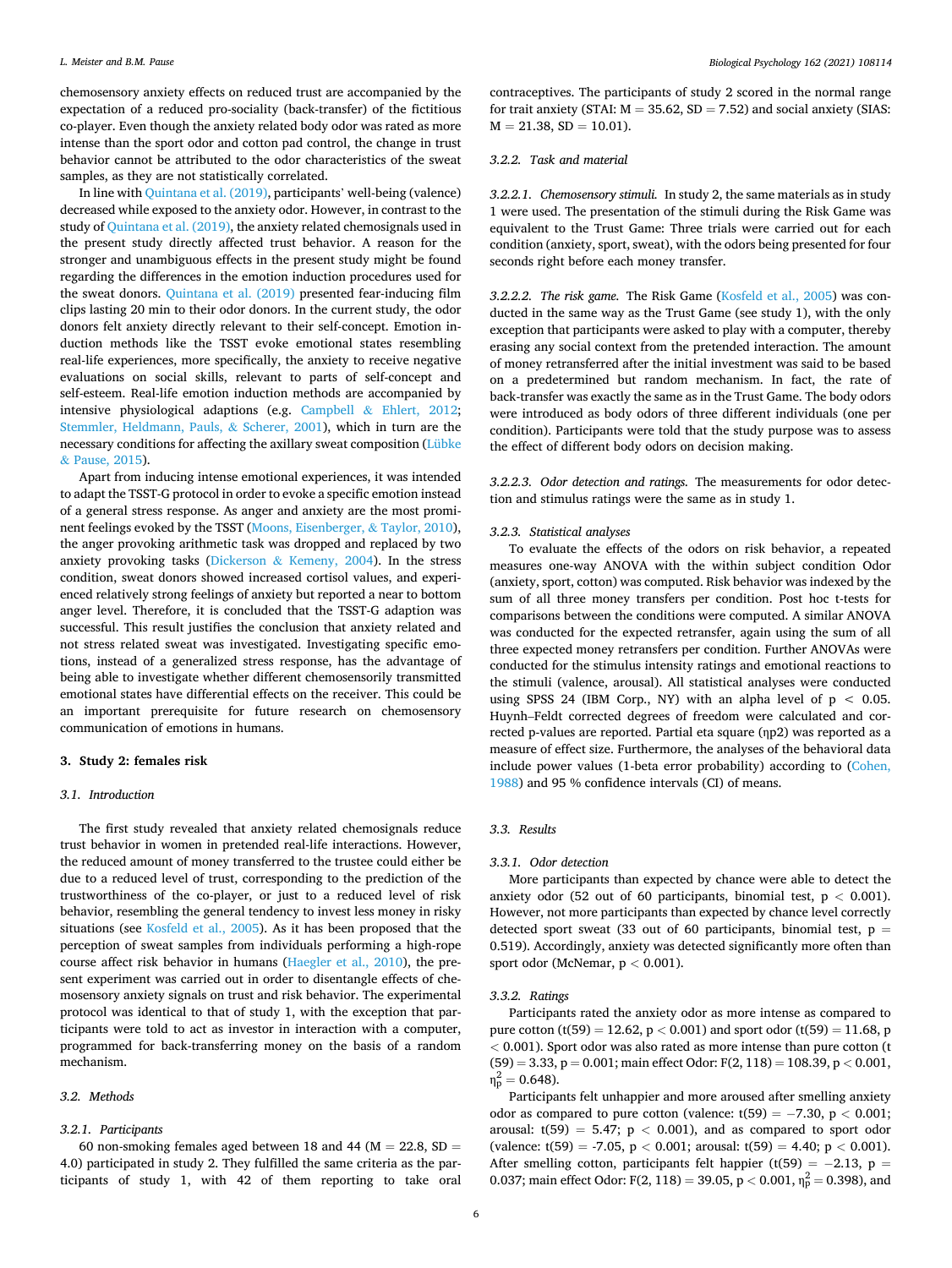less aroused (t(59) = 2.87,  $p = 0.006$ ; main effect Odor: F(2, 118) = 22.41,  $p < 0.001$ ,  $\eta_p^2 = 0.275$ ) as compared to smelling sport odor. All rating results are presented in [Table 1](#page-3-0).

## *3.3.3. Risk behavior*

Women risked less money when smelling anxiety related odor  $(M =$ 3.47 Euros, SD = 2.30, 95 % CI [2.87, 4.06]), as compared to pure cotton (M = 5.78 Euros, SD = 2.16, 95 % CI [5.22, 6.34]; t(59) = −6.718, p *<* 0.001) or sport odor ( $M = 5.05$  Euros,  $SD = 2.07$ , 95 % CI [4.52, 5.58]; t (59) = −4.755, p *<* 0.001). CIs between the anxiety and cotton condition and between the anxiety and sport condition do not overlap. Women also risked less money when smelling sport odor as compared to pure cotton (t(59) =  $-2.59$ ; p = 0.012; main effect odor: F(2,118) = 27.14,  $p < 0.001$ ,  $\eta_p^2 = 0.315$ , power = 0.99, see [Fig. 3](#page-4-0)). However, CIs of means of the sport and cotton condition are not completely separated. Regarding the expected return, participants expected less money back in trials with the anxiety odor ( $M = 6.33$  Euros,  $SD = 3.80$ ), as compared to trials with pure cotton (M = 8.77 Euros, SD = 3.47; t(55) =  $-4.56$ ; p < 0.001) and sport odor (M = 7.69 Euros, SD = 3.23; t(52) =  $-2.70$ ; p = 0.009). However, there was no difference in the expected retransfer when being exposed to sport odor as compared to pure cotton (p *>* 0.05; main effect Odor: F(2, 102) = 11.67,  $p < 0.001$ ,  $\eta_p^2 = 0.186$ ).

To investigate whether the differences in risk behavior between the anxiety and sport condition are due to the significant differences in perceived odor intensity, difference values were conducted between intensity ratings of anxiety and sport sweat and between risk behavior in the context of anxiety odor and sport odor for each participant. No significant correlation between the difference values of intensity ratings and of risk behavior could be observed (Pearson  $r = -0.013$ ,  $p = 0.921$ ).

#### *3.4. Discussion*

Chemosensory anxiety signals decrease the number of risky choices in a non-social transaction in a similar way as they decrease trust in social transactions (study 1). Women acting as investors in a computer game risked less money and expected less money back while being exposed to anxiety-related chemosignals as compared to sport-related chemical transmissions. Even though the sweat samples from anxious donors were smelling stronger than those from donors riding a bike (sport control), no correlation between risk behavior and odor intensity could be observed. While smelling anxiety related body odors, participants felt less happy and more aroused than in both control conditions. It is here proposed that the effects of chemosensory anxiety signals on social trust (study 1) might be accompanied by a general tendency to make cautious and non-risky decisions (study 2).

The here presented results support the view of differential effects of stress and anxiety on risk-behavior. It has been shown before that participants exposed to sweat from individuals performing a high-rope course show more risky decisions than control participants [\(Haegler](#page-10-0)  [et al., 2010\)](#page-10-0). The walk on a high-rope course is a form of extreme sportive activities, like bungee jumping, sky-diving or jumping from fixed objects. The voluntary nature of these activities indicates that they seem to be associated to emotional states related to processes of fulfilling one's potentials, experiencing meaning in life and enhancing self-esteem. Accordingly, while doing extreme sports, individuals experience very heterogeneous and high intensity emotions [\(Hetland](#page-10-0) & Vittersø[, 2012\)](#page-10-0). These emotions vary from very positive (like pleasure, satisfaction and happiness) to very negative emotions (like anger or fear). Furthermore, while right before the sport performance the amount of positive and negative experienced emotions closely resemble each other, right after the sport performance the experience of positive emotions usually outreaches the experience of negative emotions, even in individuals doing extreme sports for the first time [\(Meyer et al.,](#page-10-0)  [2015\)](#page-10-0). In sum, the experience of various but extreme emotions equals the disruption of physiological homeostasis and forms the basis of the allostatic stress response [\(McEwen, 1998](#page-10-0)).

As feelings of stress might be transmitted chemosensorily from the signal sender to the receiver, it is to be expected that risky choices in individuals exposed to stress sweat are similar to risky choices of stressed individuals. Apart from the well-known increase in healthrelated risk behavior in stressed individuals ([Algren et al., 2018](#page-9-0)), acute laboratory stress also leads to an increase in risky choices in non-social gambling tasks [\(Bendahan et al., 2017\)](#page-9-0). Anxiety, on the contrary, seems to act in the opposite way on risk behavior. State as well as trait anxiety are considered to be associated with pessimistic risk appraisals, e.g., a heightened perception of the likelihood and severity of negative outcomes. Accordingly, anxious individuals avoid risky decision making (Maner & [Schmidt, 2006](#page-10-0)).

In sum, chemosensory anxiety signals reduce the tendency for risky decisions in social (study 1) and non-social (study 2) interactions. It is concluded that anxiety is chemosensorily contagious, and that women perceiving the anxiety related chemosignals behave similar to anxious women.

## **4. Study 3: males trust**

#### *4.1. Introduction*

Study 1 and 2 revealed marked effects of chemosensory anxiety signals on trust and risk behavior in women. Here, studies in women and men were conducted separately, as the research on chemosensory communication of emotions in humans sometimes reveals profound gender differences. Regarding the chemosensory communication of anxiety and fear, two studies even reported strong effects in women but zero effects in men. In detail, only women but not men respond with distinct event-related brain potentials to anxiety chemosignals [\(Pause](#page-10-0)  [et al., 2010](#page-10-0)). The brain potentials in men in response to chemosensory anxiety signals are not only weak but almost absent. Similarly, only women but not men respond to chemosensory fear signals with facial mimicry ([de Groot et al., 2014\)](#page-10-0). Again, the strong effects in women were not even rudimentarily seen in men. However, gender differences in chemosensory emotional communication seem to vary with the emotion in question. For example, in contrast to chemosensory anxiety signals, chemosensory aggression signals do evoke distinct brain potentials in men and women, which, however, refer to gender-specific activation of differing brain areas during stimulus processing ([Pause, Storch,](#page-10-0) & [Lübke, 2020\)](#page-10-0).

Study 3 was conducted in order to investigate whether male participants respond to chemosensory anxiety signals with a change in trust behavior. Methods and design of study 3 were identical to study 1.

#### *4.2. Methods*

## *4.2.1. Participants*

30 non-smoking males aged between 18 and 45 ( $M = 22.9$ ,  $SD = 5.0$ ) participated in study 3. They reported being healthy, and not taking any medication. Further, participants were included based on the same restrictions as in studies 1 and 2. All participants scored in the normal range for trait anxiety ( $M = 38.83$ ,  $SD = 9.97$ ) and social anxiety ( $M =$  $21.33, SD = 10.18.$ 

#### *4.2.2. Task and material*

In study 3, the Trust Game was carried out, and the same tasks, materials and statistics were used as in study 1.

#### *4.3. Results*

#### *4.3.1. Odor detection*

More participants than expected by chance were able to detect the anxiety odor (21 out of 30 participants, binomial test,  $p = 0.045$ ). In contrast, not more participants than expected by chance correctly detected sport sweat (17 out of 30 participants, binomial test,  $p =$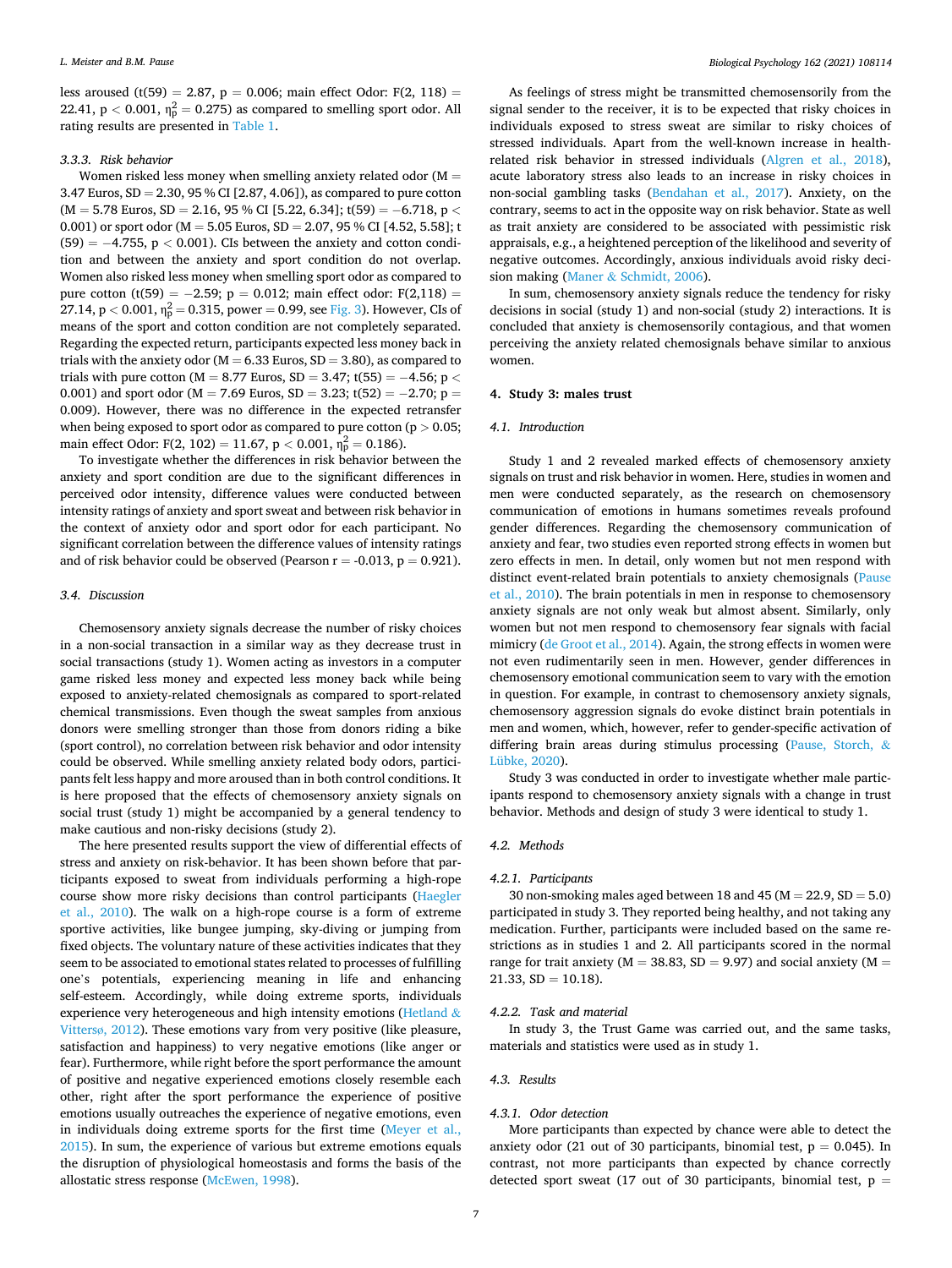0.584). However, detection rates for anxiety and sport odor were not significantly different (McNemar,  $p = 0.344$ ).

## *4.3.2. Ratings*

Participants rated the anxiety odor as more intense as compared to pure cotton (t(29) = 8.41, p *<* 0.001) and sport odor (t(29) = 5.08, p *<* 0.001). They also rated the sport odor as more intense than pure cotton (t(29) = 2.79, p = 0.001; main effect Odor: F(2, 58) = 32.20, p *<* 0.001,  $\eta_{\rm p}^2 = 0.526$ ).

After smelling anxiety odor, participants felt unhappier and more aroused as compared to pure cotton (valence: t(29) = −4.79, p *<* 0.001; arousal: t(29) = 2.32; p = 0.028), and unhappier (t(29) =  $-3.44$ , p = 0.002) but equally aroused when compared to sport odor (p *>* 0.05). After smelling cotton, participants felt happier as compared to sport odor (t(29) = −3.02, p = 0.005; main effect Odor: F(2, 58) = 16.58, p *<* 0.001,  $\eta_p^2 = 0.364$ ), but the level of arousal was similar while smelling sport odor and cotton (p *>* 0.05; main effect Odor: F(2, 58) = 3.45, p = 0.038,  $\eta_p^2$  = 0.106). All ratings are presented in [Table 1](#page-3-0).

## *4.3.3. Trust behavior*

Men transferred less money when they interacted with fictitious coplayers who emitted chemosensory anxiety signals ( $M = 5.10$  Euros, SD  $= 2.44$ , 95 % CI [4.19, 6.01]) as compared to the odor of pure cotton (M = 7.07 Euros, SD = 1.74, 95 % CI [6.42, 7.72]; t(29) = −4.39, p *<* 0.001). This result is supported by non-overlapping CIs. Similarly, when believing their co-players smelled like sport odor ( $M = 5.93$  Euros,  $SD =$ 2.36 95 % CI [5.05, 6.82]) compared to the odor of pure cotton, men transferred less money (t(29) =  $-3.26$ ; p = 0.003). However, overlapping CIs do not confirm a valid mean difference. According to the CIs and t-tests, there was no difference between the money transferred to coplayers smelling like anxiety related odor and sport related odor (t(29) = −1.92, p *>* 0.05); main effect Odor: F(2, 58) = 11.44, p *<* 0.001, η<sup>p</sup> <sup>2</sup>= 0.283, power = 0.86, see [Fig. 3](#page-4-0)).

Consistently, participants also expected less money back from the fictitious co-players being associated with the anxiety odor ( $M = 8.67$ ) Euros,  $SD = 4.63$ ) as compared to co-players being associated with pure cotton ( $M = 11.63$  Euros,  $SD = 4.53$ ; t(27) = -3.95; p = 0.001), but not in comparison to fictitious co-players being associated with sport odor (M = 9.70 Euros, SD = 4.52; t(29) = −1.21 p *>* 0.20). They also expected less money back after interacting with fictitious co-players smelling like sport odor as compared to co-players represented by pure cotton (t(28) =  $-3.19;$  p = 0.003; main effect Odor: F(2, 52) = 7.43, p = 0.001,  $\eta_{\rm p}^2$  = 0.222).

As no behavioral differences between trust behavior in the anxiety and sport condition were observed, the investigation of a possible correlation between behavior and intensity ratings was not of interest.

## *4.4. Discussion*

In contrast to the study in women (study 1), study 3 reveals that men's trust behavior is not affected by chemosensory anxiety signals. In detail, trust behavior in men was reduced to a similar amount in both body odor conditions (anxiety, sport) as compared to the pure cotton pad control condition. However, similar to the results observed in women (study 1), men rated the anxiety related body odor as more intense than the sport odor and felt less happy while being exposed to the anxiety related odor than during exposure to the sport control odor. Men's arousal was not differentially affected through anxiety and sport odor.

The results are in line with studies showing responsiveness to chemosensory anxiety and fear signals in female participants only [\(de Groot](#page-10-0)  [et al., 2014; Pause et al., 2010\)](#page-10-0). However, trust behavior (or automatic obedience, see general introduction) towards a robot doll is reduced in male participants being exposed to sweat obtained from first time sky divers [\(Endevelt-Shapira et al., 2018\)](#page-10-0). As it has been pointed out in the discussion of study 2, sky-diving evokes a variety of intensive feelings,

best compared to an intensive stress response and far from being related to a distinct emotion ([Meyer et al., 2015\)](#page-10-0). Sweat of sky-divers has also been presented to male and female participants while functional brain imaging was obtained ([Mujica-Parodi et al., 2009](#page-10-0)). In this study, statistical analyses revealed no gender differences. It is concluded that chemosensorily transmitted signals of fear and anxiety might predominantly be processed in women, whereas chemosensory stress signals might affect men and women in a comparable fashion. Accordingly, it is proposed that the social function of fear or anxiety signals is often related to promote social support and helping behavior, while mixed emotional signals deriving from stress are rather related to inform others about danger (Fischer & [Manstead, 2008](#page-10-0)). It is here proposed that both sexes need to escape from a potential danger, signaled by surrounding others' chemosensory stress derivates. However, women seem to respond to individual social signals of fear and anxiety with a stronger tendency for affiliative behavior than men [\(Eagly, 2009;](#page-10-0) [Taylor et al.,](#page-10-0)  [2000\)](#page-10-0).

## **5. Study 4: males risk**

## *5.1. Introduction*

Similar to study 2, in study 4 it was intended to investigate males' willingness to invest money with uncertain amounts of retransfer. The participants were told to interact with a computer-program, which returned money on an unpredictable basis. Otherwise, the experimental conditions were the same as in study 3.

## *5.2. Methods*

## *5.2.1. Participants*

25 non-smoking males aged between 19 and 41 ( $M = 23.2$ ,  $SD = 5.5$ ) participated in study 4. They fulfilled the same criteria as the participants of study 3, and scored in the normal range for trait anxiety  $(M =$ 37.28,  $SD = 4.80$ ) and social anxiety (M = 19.20,  $SD = 8.18$ ).

#### *5.2.2. Task and material*

The Risk Game conducted in this study was the same as in study 2. Further, the same materials, tasks and statistics were used as in study 2.

#### *5.3. Results*

## *5.3.1. Odor detection*

More participants than expected by chance were able to detect the anxiety odor (18 out of 25 participants, binomial test,  $p = 0.043$ ). However, no more participants than expected by chance correctly detected sport odor (13 out of 25 participants, binomial test,  $p = 1.000$ ). Detection rates for anxiety and sport odor were not significantly different (McNemar,  $p = 0.063$ ).

## *5.3.2. Ratings*

Participants rated the anxiety odor as the most intense compared to pure cotton (t(24) = 5.09, p *<* 0.001) and sport odor (t(24) = 2.82, p = 0.009). Sport odor was also rated as more intense than pure cotton (t(24) = 2.30, p = 0.031; main effect Odor: F(2, 48) = 13.37, p < 0.001,  $\eta_{\rm p}^2$  = 0.358).

Participants felt unhappier and more aroused after smelling anxiety odor as compared to pure cotton (valence:  $t(24) = -3.70$ ,  $p = 0.001$ ; arousal:  $t(24) = 2.94$ ;  $p = 0.007$ ) and as compared to sport odor (valence:  $t(24) = -3.72$ ,  $p = 0.001$ ; arousal:  $t(24) = 2.15$ ;  $p = 0.042$ ). Sport and cotton odor did not significantly differ regarding the reported happiness (p > 0.05; main effect Odor: F(2, 48) = 9.04, p < 0.001,  $\eta_{\rm p}^2$  = 0.274) or arousal ( $p > 0.05$ ; main effect Odor: F(2, 48) = 4.36,  $p =$ 0.018,  $\eta_p^2 = 0.154$ ). All ratings are presented in [Table 1](#page-3-0).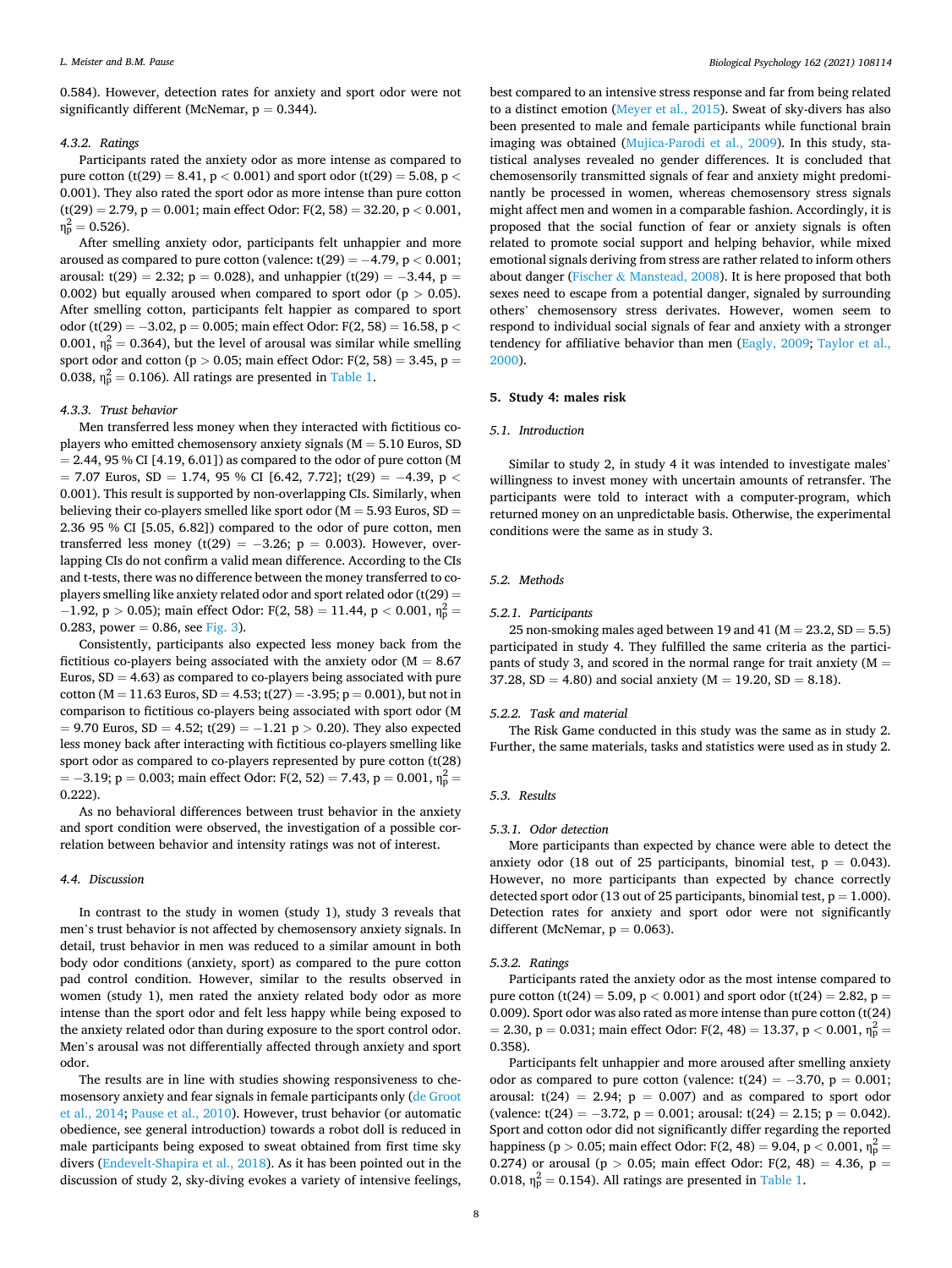#### *5.3.3. Risk behavior*

There were no significant differences between odor conditions in the amount of money men transferred during the Risk Game (anxiety:  $M =$ 4.60 Euros,  $SD = 1.85$ , 95 % CI [3.84, 5.36]; sport:  $M = 5.64$  Euros,  $SD =$ 1.66, 95 % CI [4.96, 6.32]; cotton:  $M = 5.48$  Euros,  $SD = 1.64$ , 95 % CI [4.80, 6.16]; F(2, 48) = 2.72, p = 0.076,  $\eta_p^2$  = 0.102, power = 0.29, see [Fig. 3](#page-4-0)), with the CIs of all group means strongly overlapping. Accordingly, there were no significant differences between the odor conditions in the money expected back according to the computer algorithm (anxiety:  $M = 7.23$  Euros,  $SD = 4.39$ ; sport:  $M = 8.77$  Euros,  $SD = 3.10$ ; cotton: M = 9.59 Euros, SD = 3.33; F(2, 42) = 3.55, p = 0.055,  $\eta_p^2$  = 0.145).

As no behavioral differences between risk behavior in the anxiety and sport condition were observed, the investigation of a possible correlation between behavior and intensity ratings was not of interest.

#### *5.4. Discussion*

Chemosensory anxiety signals do neither affect men's risk (study 4) nor men's trust behavior (study 3). In a similar vein, chemosensory anxiety signals do not affect men's expectation regarding the amount of money to be retransferred, independent of the social or non-social context of the investment game.

Due to the more difficult recruitment of male in comparison to female participants in psychological studies, only 25 males took part in study 4, increasing the probability of low statistical power. However, the achieved power (0.29) is considered to rather reflect the small effect of chemosensory anxiety signals on men's risk behavior than the low sample size: In study 3 (trust), 30 male participants underwent the same procedure as 60 female participants in study 1 (trust). Even though the number of participants was reduced by half in comparison to study 1, the experimental power was still satisfying (power  $= 0.86$ ). Thus, it is to be assumed that in the two trust experiments the relation between effect and sample size is comparable between studies with men and women. Assuming a comparability of the effect size of the two risk studies in female (study 2) and male (study 4) participants respectively, a total of 23 male participants in study 4 would have sufficed in achieving significant results (based on a partial eta square of 0.315 as in study 2, an alpha error probability of 0.05, and a power of 0.80; according to G\*Power 3.1.9.4, [\(Faul, Erdfelder, Lang,](#page-10-0) & Buchner, 2007). However, based on a sample of even 25 participants in study 4, a partial eta square of only 0.102 was observed. It is thus concluded that risk behavior in men is indeed not affected by chemosensory anxiety signals (as mirrored in the relatively small effect size), and that this result is not driven by low statistical power.

## **6. Study 5: females trust intensity control**

## *6.1. Introduction*

Studies 1 and 2 revealed that chemosensory anxiety signals reduce trust and risk behavior in women, whereas studies 3 and 4 could not observe similar effects in men. However, even though the level of physiological arousal of the sweat donors was held constant between the anxiety and the sport condition (according to comparable heart rates in both conditions), the anxiety sweat was obviously more odorous than the sport sweat in all four studies. Even though control correlations between odor intensity and trust and risk behavior did not reveal a direct association between perceived odor intensity and behavior, a control study was conducted minimizing the intensity differences between anxiety and sport odor.

The aim of study 5 was to investigate whether study 1 could be replicated with the quantity of sweat being strongly reduced. Therefore, in comparison to studies 1–4, only one sixth of the sweat material was put into the odor bottles of the olfactometer. By reducing the total amount of both sweat samples, it was intended to reduce the odor

intensity differences between the samples.

#### *6.2. Methods*

## *6.2.1. Participants*

39 non-smoking females aged between 18 and 34 ( $M = 22.6$ , SD = 4.3) participated in study 5. They fulfilled the same criteria as the participants of studies 1 and 2, with 26 of them reported to take oral contraceptives. The participants scored in the normal range for trait anxiety  $(M = 35.18, SD = 5.18)$  and social anxiety  $(M = 19.28, SD = 9.06)$ .

#### *6.2.2. Task and material*

The Trust Game in study 5 was the same as in studies 1 and 3. The stimuli and their presentation were almost identical to study 1–4. However, in this study, smaller portions of sweat samples were put into the glass chambers of the olfactometer. In study 5, only 0.05 g of each chemosensory stimulus was used for the individual experiments (in contrast to the 0.3 g in studies 1–4). In study 5, all further tasks and statistics were identical to studies 1 and 3.

## *6.3. Results*

#### *6.3.1. Odor detection*

No more participants than expected by chance were able to detect the anxiety odor (24 out of 39 participants, binomial test,  $p = 0.200$ ) or the sport odor (21 out of 39 participants, binomial test,  $p = 0.749$ ). Accordingly, detection rates for anxiety and sport odor were not significantly different (McNemar,  $p = 0.549$ ).

#### *6.3.2. Ratings*

Participants rated the anxiety odor as more intense as compared to pure cotton (t(29) = 5.57, p *<* 0.001) and also sport odor as more intense than pure cotton (t(29) = 3.60,  $p = 0.001$ ). However, the intensity of anxiety odor and sport odor was not significantly different (p *>* 0.05; main effect Odor: F(2, 76) = 14.29,  $p < 0.001$ ,  $\eta_p^2 = 0.273$ ).

Participants felt unhappier and more aroused after smelling anxiety odor as compared to pure cotton (valence:  $t(29) = -6.780$  p  $< 0.001$ ; arousal: t(29) = 3.02; p = 0.005), and more negative (t(29) =  $-2.13$ , p = 0.040) but equally aroused (p *>* 0.05) as compared to sport odor. After smelling cotton, participants felt happier as compared to sport odor (t (29) = -3.10, p = 0.004; main effect Odor: F(2, 76) = 15.82, p *<* 0.001,  $\eta_p^2 = 0.294$ ), but the level of arousal was similar while smelling sport odor and cotton (t(29) = 2.00,  $p = 0.053$ ; main effect Odor: F(2, 76) = 4.95,  $p = 0.009$ ,  $\eta_p^2 = 0.115$ ). All ratings are presented in [Table 1](#page-3-0).

#### *6.3.3. Trust behavior*

Women transferred less money when they interacted with fictitious co-players who "emitted" chemosensory anxiety signals  $(M = 4.23)$ Euros,  $SD = 2.18$ , 95 % CI [3.52, 4.94]) as compared to the odor of pure cotton (M = 5.77 Euros, SD = 2.17, 95 % CI [5.07, 6.47]; t(29) =  $-3.68$ ,  $p = 0.001$ ) or sport odor (M = 5.44 Euros, SD = 2.15, 95 % CI [4.74, 6.13]; t(29) =  $-3.71$ , p = 0.001). However, the CI of the reduced mean transfer in the anxiety condition did not overlap with the CI of the mean transfer in the cotton condition only. No difference was found between the sport and cotton condition ( $p > 0.05$ ; main effect Odor: F(2, 76) = 9.73,  $p < 0.001$ ,  $\eta_p^2 = 0.204$ , power = 0.80, see [Fig. 3](#page-4-0)). Consequently, the participants expected less money back from co-players smelling like anxiety odor ( $M = 6.95$  Euros,  $SD = 4.40$ ) compared to pure cotton ( $M =$ 9.85 Euros, SD = 6.84; t(29) =  $-2.63$ , p = 0.012), and sport odor (M = 9.59 Euros,  $SD = 5.90$ ; t(29) =  $-3.61$ , p = 0.001). Again, no difference in the amount of expected return was found when comparing sport odor and cotton (p > 0.05; main effect Odor: F(2, 76) = 6.09, p = 0.006,  $\eta_p^2$  = 0.138).

Across participants, neither the anxiety odor nor the sport odor could be detected above chance level, and both odors were perceived to be similar in intensity. However, in order to investigate even subtle effects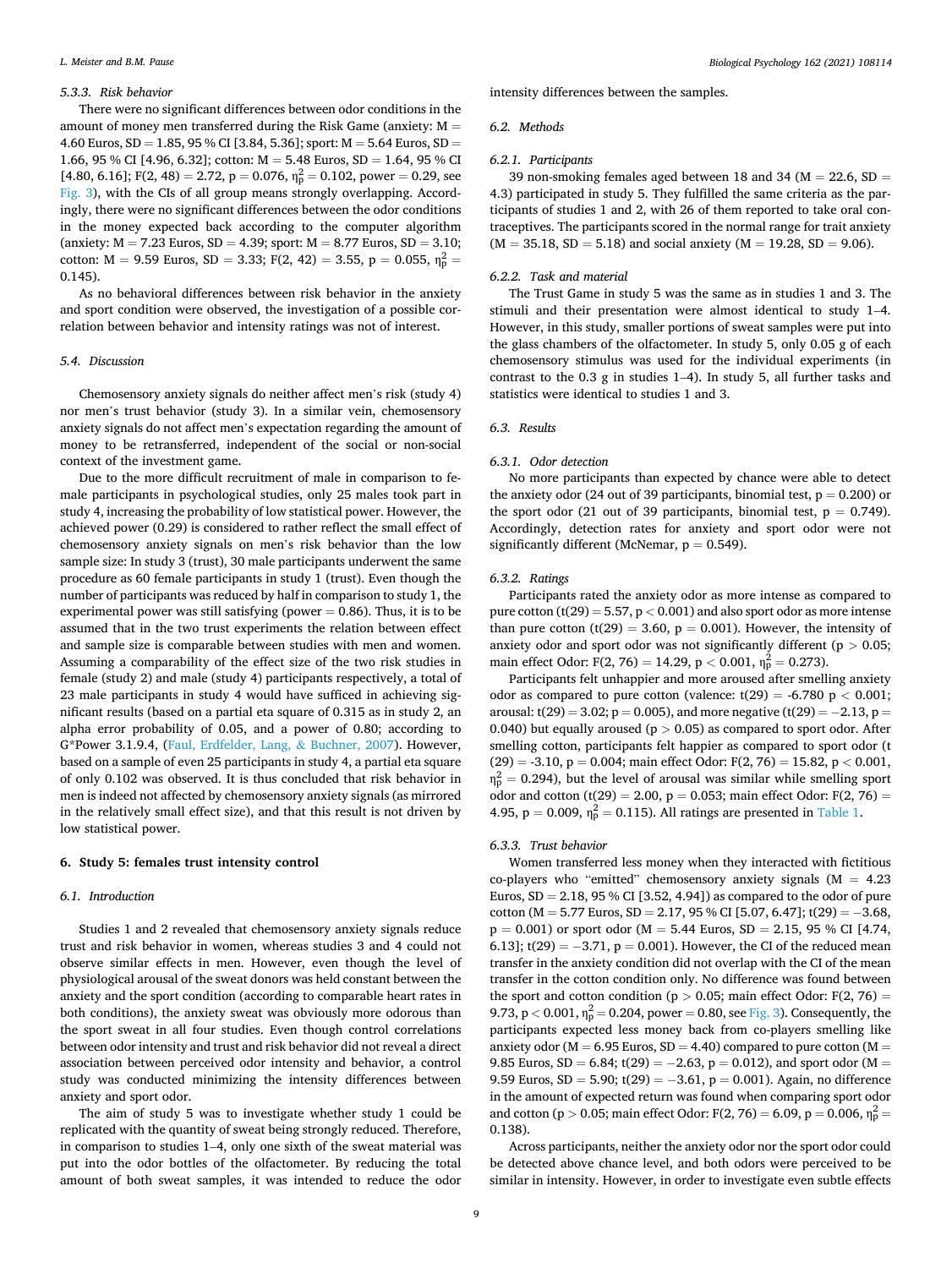<span id="page-9-0"></span>of odor intensity on behavior, a correlational analysis based on difference values was conducted between intensity ratings of anxiety and sport sweat and between trust behavior in the context of anxiety odor and sport odor for each participant. A zero correlation between the difference values of intensity ratings and of trust behavior was observed (Pearson  $r = 0.000$ ,  $p = 1.000$ ).

#### *6.4. Discussion*

Even though only half of the participants could detect an odor from the anxiety and sport sweat samples, and even though both samples were perceived to have a similar intensity, the results of study 1 could be replicated: Women's trust behavior is reduced in the context of chemosensory anxiety signals as compared to the control cotton pad condition. It is concluded that the effects of chemosensory anxiety signals are not related to perceptual odor characteristics, like odor intensity. Similarly, a number of studies have reported on effects of chemosensory anxiety or fear signals even though participants could not detect an odor from the samples (e.g. [de Groot et al., 2014](#page-10-0); [Hoenen, Lübke,](#page-10-0) & Pause, [2018; Pause et al., 2009\)](#page-10-0). In line with these studies it is assumed that the effects of chemosensory anxiety signals are not cognitively mediated.

Similar to the comparable intensity ratings of the anxiety and sport sweat samples, emotional self-ratings revealed that participants experienced a comparable level of arousal while smelling the two sweat samples. However, they described themselves as less happy while smelling anxiety related sweat as compared to sport related sweat. This effect is in accordance with the theory of chemical contagion of anxiety ([Prehn-Kristensen et al., 2009\)](#page-10-0), and might mirror the increased anxiety ratings of participants being exposed to fear odor [\(Quintana et al.,](#page-10-0)  [2019\)](#page-10-0).

## **7. General discussion**

In a series of five studies it could be shown that chemosensory anxiety signals reduce trust and risk behavior in women, however, in men no such effects were observed. Therefore, this study adds important knowledge on the behavioral relevance of chemosensory anxiety signals.

By means of these studies, several ambiguous results present in the literature can be re-explained on the basis of the here implemented methodological uniqueness. On the side of the signal sender it is here proposed that the emotion induction procedure needs to induce a welldefined emotional state. It is assumed that emotion induction methods like asking participants to walk on a high rope course or to parachute ([Endevelt-Shapira et al., 2018](#page-10-0); [Haegler et al., 2010\)](#page-10-0) evoke several high intensity emotions at once, resembling an undefined stress state ([Het](#page-10-0)land & [Vitters](#page-10-0)ø, 2012; [Meyer et al., 2015](#page-10-0)). The effects of chemical stress signals are supposed to be different from the effects of chemosensory anxiety signals obtained from sweat donors experiencing anxiety as the most prominent emotion (e.g. [Prehn-Kristensen et al., 2009](#page-10-0)). One important difference between chemosensory stress and anxiety signals seems to be their gender specificity: While chemosensory stress signals seem to affect both genders in a similar manner [\(Endevelt-Shapira et al.,](#page-10-0)  [2018; Mujica-Parodi et al., 2009\)](#page-10-0), chemosensory anxiety or fear signals might exert their effects predominantly in women (present study; [de](#page-10-0)  [Groot et al., 2014;](#page-10-0) [Pause et al., 2010\)](#page-10-0). The reason is supposed to be related to a different functional significance of stress and anxiety signals. Because stress signals inform others about a non-specific physiological dysbalance, it is important for either gender to avoid potentially underlying dangerous circumstances. Anxiety or fear signals on the other hand are often directly related to prompting social support. As females are considered to rather select tending and befriending behavior in potentially dangerous situations ([Taylor et al., 2000](#page-10-0)), they might be more sensitive to subtle signals of individual anxiety expressions than males [\(Eagly, 2009](#page-10-0)).

The second difference between anxiety and stress signals is related to the response profile of the receiver. While chemosensory stress signals

(deriving from individuals on a high rope course) increase the amount of risk behavior ([Haegler et al., 2010](#page-10-0)), chemosensory anxiety signals decrease the amount of risk behavior (present study). It is here proposed that high intensity stress disrupts cognitive processes, necessary for careful decisions in situations with unambiguous outcomes (Bendahan et al., 2017). Anxious states, on the other hand might rather be associated with negative outcome expectations, favoring less risky decisions (Maner & [Schmidt, 2006\)](#page-10-0).

By separating trust behavior in human interactions from risk behavior in non-social conditions, the present study could further explain and add to the results on trust effects of chemosensory fear signals ([Quintana et al., 2019\)](#page-10-0). Here, it could be shown that chemosensory anxiety signals reduce trust behavior in a similar way as risk behavior. Therefore, the proposed reduction in interpersonal trust seems to be due to a reduction in risk behavior in general, a characteristic phenomenon in anxious individuals.

Finally, the here presented studies took special care to control for confounding effects of odor intensity on trust and risk behavior. It was, however, abstained from adding another experiment with artificial odors resembling the intensity of the anxiety odor in order to exclude the possibility that behavioral effects are affected by perceived odor intensity in general. As the perceptual thresholds to odors are extremely variable between individuals [\(Stevens, Cain,](#page-10-0) & Burke, 1988), at least partly caused by the individual configuration of olfactory receptor alleles ([Mainland et al., 2014\)](#page-10-0), odor intensity matches on a sample basis (i. e. mean intensity) cannot predict odor intensity matches on an individual basis. We therefore avoided the very time-consuming task of finding odor intensity matches on an individual basis, bearing the additional disadvantage that intensity adjustments are not accompanied by adjustments in odor pleasantness ([Trimmer et al., 2019](#page-10-0)). Instead, in studies 1 and 2 correlational analyses were performed between odor related intensity differences and odor related behavioral differences, which, however, did not reveal a significant relationship between the perceived odor intensity and social behavior. Furthermore, in study 5, odor intensity differences were equalized by strongly reducing the total sweat quantity, resulting in odor detection rates below the chance level. As the behavioral effects of chemosensory anxiety signals were still reliable, it is concluded that the chemosensory effects are not or only scarcely mediated cognitively.

## **Declaration of Competing Interest**

The authors declare that they have no known competing financial interests or personal relationships that could have appeared to influence the work reported in this paper.

## **Acknowledgements**

This research was supported by a grant of the German Research Foundation (Deutsche Forschungsgemeinschaft, PA 937/9-1). The authors thank Dr. Dunja Storch for her help during data acquisition in study 5, and Dr. Katrin Lübke for proof reading.

#### **References**

- [Albrecht, J., Demmel, M., Schopf, V., Kleemann, A. M., Kopietz, R., May, J., et al. \(2011\).](http://refhub.elsevier.com/S0301-0511(21)00107-1/sbref0005)  [Smelling chemosensory signals of males in anxious versus nonanxious condition](http://refhub.elsevier.com/S0301-0511(21)00107-1/sbref0005)  [increases state anxiety of female subjects.](http://refhub.elsevier.com/S0301-0511(21)00107-1/sbref0005) *Chemical Senses, 36*, 19–27.
- [Algren, M. H., Ekholm, O., Nielsen, L., Kjær Ersb](http://refhub.elsevier.com/S0301-0511(21)00107-1/sbref0010)øll, A., Kronborg Bak, C., & Tanggaard [Andersen, P. \(2018\). Associations between perceived stress, socioeconomic status,](http://refhub.elsevier.com/S0301-0511(21)00107-1/sbref0010) [and health-risk behaviour in deprived neighbourhoods in Denmark: A cross-sectional](http://refhub.elsevier.com/S0301-0511(21)00107-1/sbref0010)  study. *[BMC Public Health, 18](http://refhub.elsevier.com/S0301-0511(21)00107-1/sbref0010)*, 250.
- [Bendahan, S., Goette, L., Thoresen, J., Loued-Khenissi, L., Hollis, F., & Sandi, C. \(2017\).](http://refhub.elsevier.com/S0301-0511(21)00107-1/sbref0015)  [Acute stress alters individual risk taking in a time-dependent manner and leads to](http://refhub.elsevier.com/S0301-0511(21)00107-1/sbref0015)  anti-social risk. *[European Journal of Neuroscience, 45](http://refhub.elsevier.com/S0301-0511(21)00107-1/sbref0015)*, 877–885.
- [Berg, J., Dickhaut, J., & McCabe, K. \(1995\). Trust, reciprocity, and social history.](http://refhub.elsevier.com/S0301-0511(21)00107-1/sbref0020) *Games [and Economic Behavior, 10](http://refhub.elsevier.com/S0301-0511(21)00107-1/sbref0020)*, 122–142.